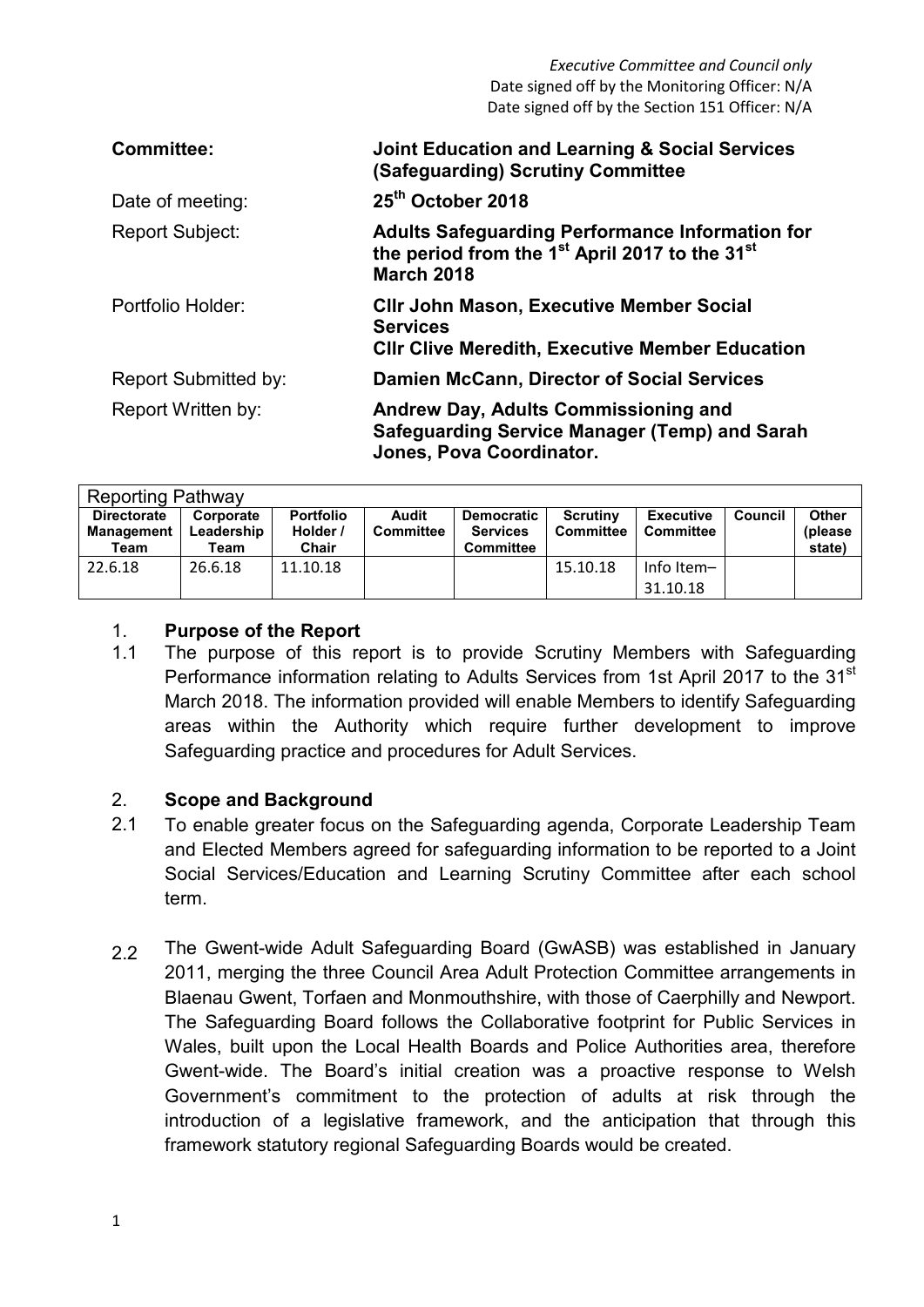- 2.3 In summary the Social Services and Well-being (Wales) Act 2014:
	- Changes a number of definitions including moving away from the term 'vulnerable adult' to a legal definition of an 'adult at risk'.
	- Increases the scope for intervention as 'adult at risk' can encompass a wide range of vulnerable people and once they are defined as an "adult at risk", the Act provides various agencies with duties to protect that individual.
	- Reinforces the key principle that safeguarding and protection is 'everyone's responsibility' and provides a legal framework to ensure that key statutory agencies accept equal responsibility to protect adults at risk in addition to having a duty to report allegations.
	- Provides a duty to investigate allegations of abuse towards an adult at risk.
	- Provides a legal framework that is explicit in ensuring that Social Services is the lead coordinating agency although there will be a legal 'enhanced' duty whereby Social Services can request the other agencies encompassed by the legal framework provide assistance.

## 3. **Options for Recommendation**

- 3.1 The report has been considered and agreed by the Corporate Leadership Team.
- 3.2 That Members scrutinise the contents of the report and give consideration to the current and forthcoming demands placed on the Adults Safeguarding team and to agree:

## **Option1**

• Accept the approach and information as detailed in the report.

## **Option 2**

- Consider the information and provide comments on where improvement can be made to the current monitoring processes.
- 4. **Evidence of how does this topic supports the achievement of the Corporate Plan / Statutory Responsibilities / Blaenau Gwent Well-being Plan**
- 4.1 The Social Services and Well-being (Wales) Act 2014 places a statutory duty on all local authority's to produce an annual report on the discharge of its social services functions. The Annual Report contributes and forms part of the Annual Council Reporting Framework (ACRF).

## 5. **Implications Against Each Option**

## *Risk including Mitigating Actions*

The Directorate Risk Register identifies safeguarding as high risk and is therefore monitored as part of the quarterly report of the Director of Social Services via the business planning process for each option. The Directorate Risk Register includes what actions have been taken to mitigate these risks.

## 5.1 *Impact on Budget (short and long term impact)*

There are no immediate budget implications related to this report.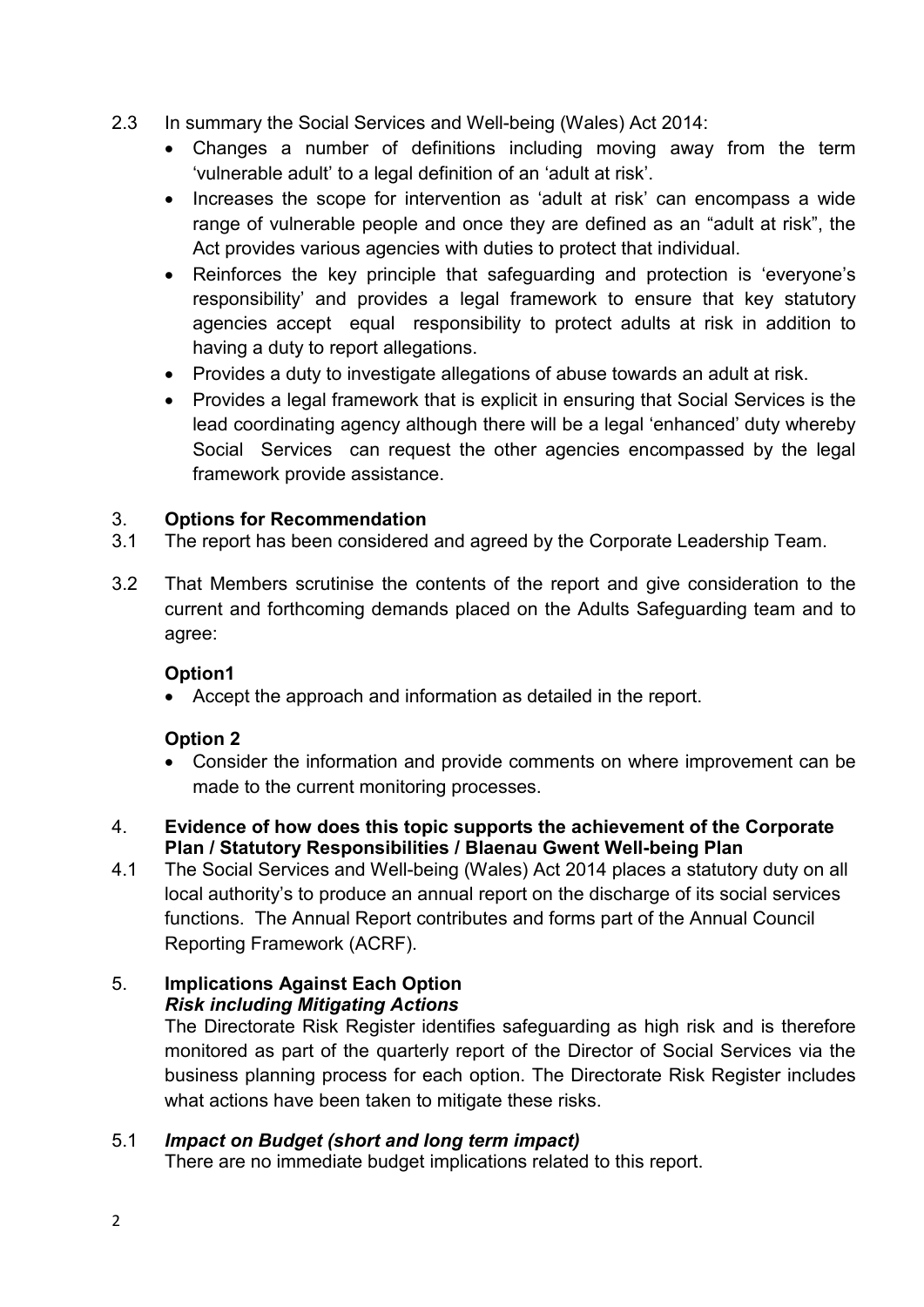5.2 *Legal* 

There are no legal implications related to this report

5.3 *Human Resources*  There are no staffing implications related in this report

## 6. **Supporting Evidence**

#### 6.1 *Performance Information*

Performance and data is provided within the report.

6.2 The number of reports received of an 'adult suspected of being at risk' during the given period was 514. During the same period for the previous year there were a total of 479 referrals received. Out of the 514 referrals received 100% progressed to an enquiry.

| Number of reports of an adult suspected of being at risk received during<br>the year |                      |
|--------------------------------------------------------------------------------------|----------------------|
| 1st April 2017 to 30th June 2017- 127                                                |                      |
| 1 <sup>st</sup> July 2017 to 30 <sup>th</sup> September 2017-130                     | 514 for<br>2017/2018 |
| 1st October to 31 <sup>st</sup> December 2017-125                                    |                      |
| 1st January 2018 to 31 <sup>st</sup> March 2018-132                                  |                      |

6.3 The numbers of referrals received within the different categories of abuse or neglect are shown below for 2017/2018. It should be noted that concerns about more than one type of abuse can be reported within the same referral.

| Category of Abuse       | Gender        | Age - 18-64 | Age $-64$ and<br>over |
|-------------------------|---------------|-------------|-----------------------|
|                         | Male          | 22          | 33                    |
| Physical                | Female        | 24          | 78                    |
|                         | Male          | 9           | 2                     |
| Sexual                  | Female        | 10          | 10                    |
|                         | Male          | 17          | 18                    |
| Emotional/Psychological | Female        | 25          | 40                    |
|                         | Male          | 15          | 19                    |
| Financial               | Female        | 16          | 46                    |
|                         | Male          | 16          | 66                    |
| Neglect                 | Female        | 21          | 128                   |
|                         | <b>Male</b>   | 79          | 138                   |
| <b>Total</b>            | <b>Female</b> | 96          | 302                   |
|                         | Total         | 175         | 440                   |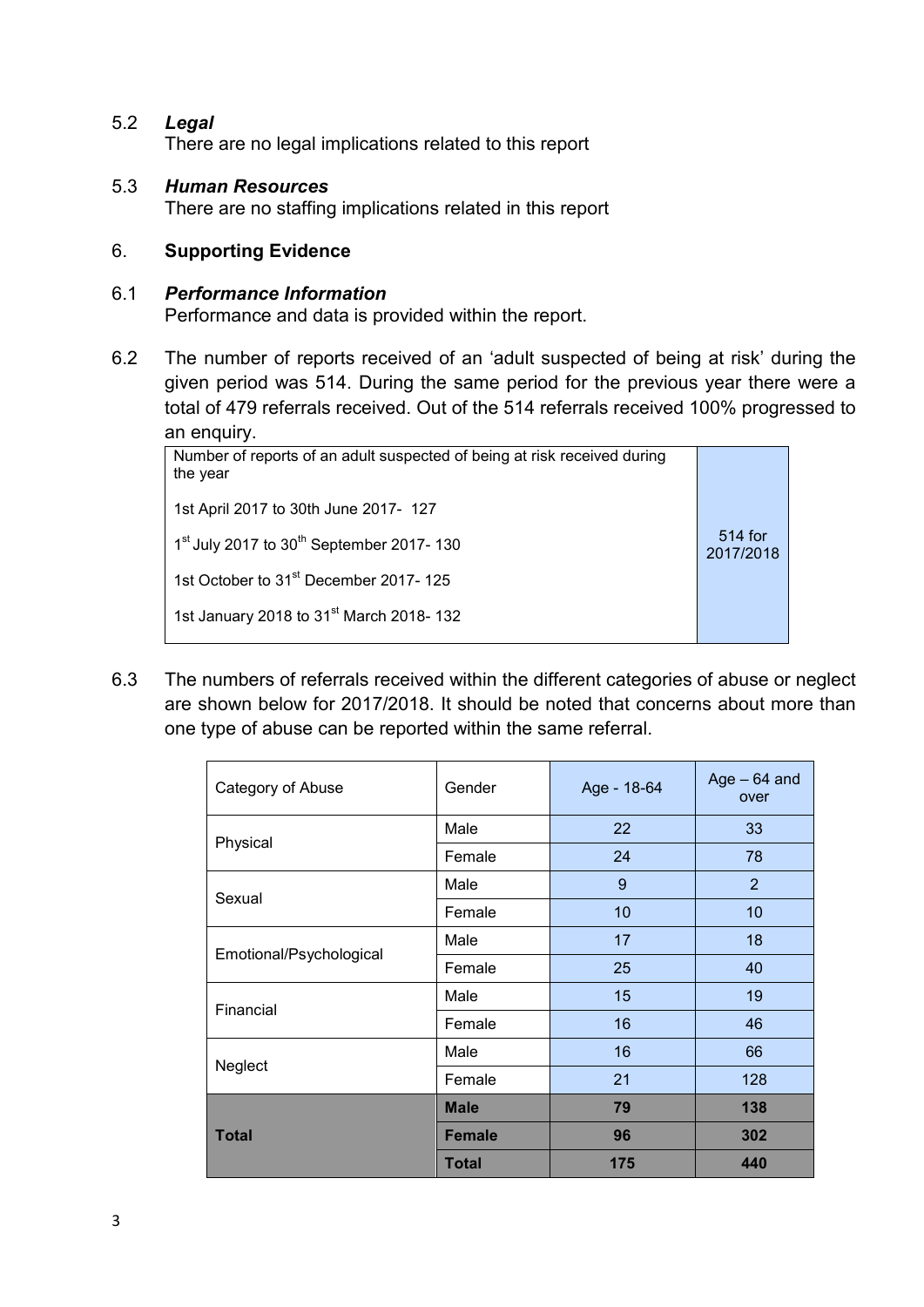- 6.4 The most prevalent category in the given period was neglect. From the data received the highest number of referral were received for females aged 65 and over where the least number of referrals were for male aged 18-64. This is the same pattern as in other years.
- 6.5 The lowest category of referrals for the types of abuse is sexual abuse. This is the lowest reported category every year. This could be for a number of reasons. One being that there are less incidences of sexual abuse taking place and this is a true and accurate recording or that sexual abuse is more difficult for carers to identify and more difficult for an alleged victim to report.
- 6.6 Referrals of domestic abuse are captured as part of the data return for the Welsh Government, of the above, there were 64 cases of domestic abuse reported.

|          |        | Age 18-64 | $Age - 64$ and over |
|----------|--------|-----------|---------------------|
|          | Male   |           |                     |
| Domestic | Female |           | 33                  |

- 6.7 Each of the five local authorities have different structures in place to respond to concerns about domestic violence however GWASB partner agencies are represented on local and regional domestic abuse forums. There are strong links between practitioners in safeguarding and domestic abuse fields of practice and domestic abuse training is available to all agencies across Gwent in a variety of formats.
- 6.8 As discussed in the previous report, the increase in domestic abusive situations had placed pressure on the safeguarding team and as a result Social Services made a business case to use the Intermediate Care Fund (ICF) from Welsh Government to fund 1 support worker for 12 months. The domestic abuse/safeguarding support worker was appointed on a fixed term basis within the Adult Information, Advice and Assistance (IAA) hub to undertake initial screening of the safeguarding referrals, primarily in relation to domestic abuse cases. A review of the post evidenced a positive impact on the resources of the safeguarding team and meeting requirements within the SSWBW Act 2014 for preventative services. Therefore as a result the post has been extended for another 12 months until April 2019.
- 6.9 The breakdown of the place where the abuse occurred can be seen in the table below, where 69 allegations of abuse were reported within the persons own home. And 39 within a care home setting. This could be residential, nursing or respite care.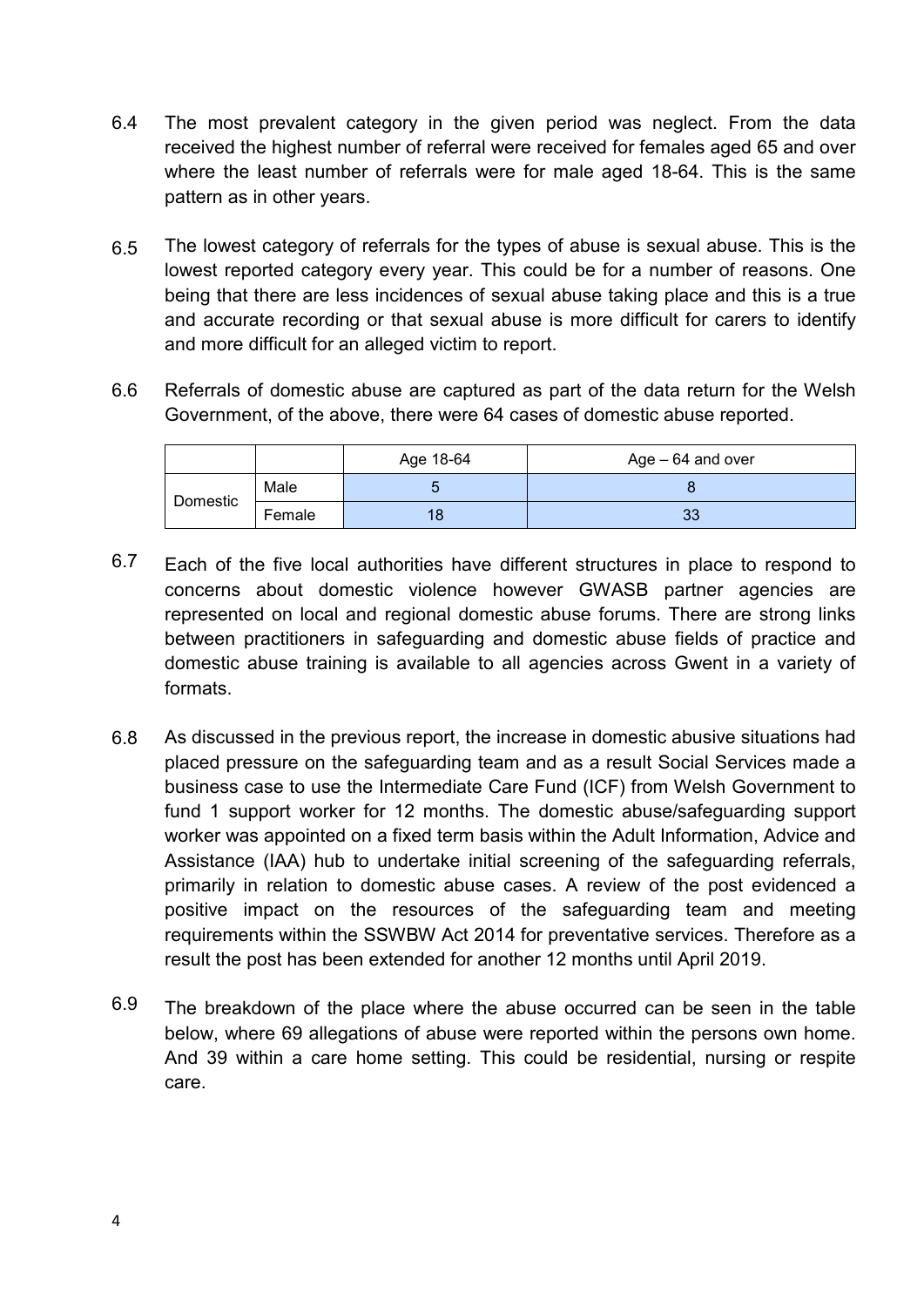| Place alleged abuse or neglect occurred | Total |
|-----------------------------------------|-------|
| Own Home                                | 69    |
| Community                               | 14    |
| <b>Care Home Setting</b>                | 39    |
| <b>Health Setting</b>                   |       |
| Total                                   | 129   |

6.10 The persons alleged responsible are broken down in the table below. Paid employees being alleged perpetrators for 81 of the 129 referrals that were progressed and 37 being a relative or friend. To progress the referral consent is needed from the alleged victim, but that consent can be overridden when a paid employee is the alleged perpetrator. In a high majority of domestic referrals alleged victims do not consent to the referral progressing through safeguarding.

| Person alleged responsible  | Total |
|-----------------------------|-------|
| Paid Employee               | 81    |
| Relative / Friend           | 37    |
| Volunteer / Unpaid employee |       |
| Other service user          | 4     |
| Other                       |       |
| Total                       | 129   |

Of the 129 referrals, 87 progressed to an investigation. 12 being criminal and 75 non-criminal.

| 6                           | Number of criminal investigations that concluded during the<br>vear     | 12 |
|-----------------------------|-------------------------------------------------------------------------|----|
|                             | Number of non-criminal investigations that concluded during the<br>vear | 75 |
| <b>Total investigations</b> |                                                                         | 87 |

The conclusions of the referrals taken through the safeguarding process were:

- 17 cases were admitted
- 14 cases the allegation was withdrawn
- 33 cases were disproved
- 42 cases were proved
- 11 cases were inconclusive
- 10 cases were inconclusive but likely on balance of probability
- 2 cases were inconclusive but unlikely on balance of probability.

.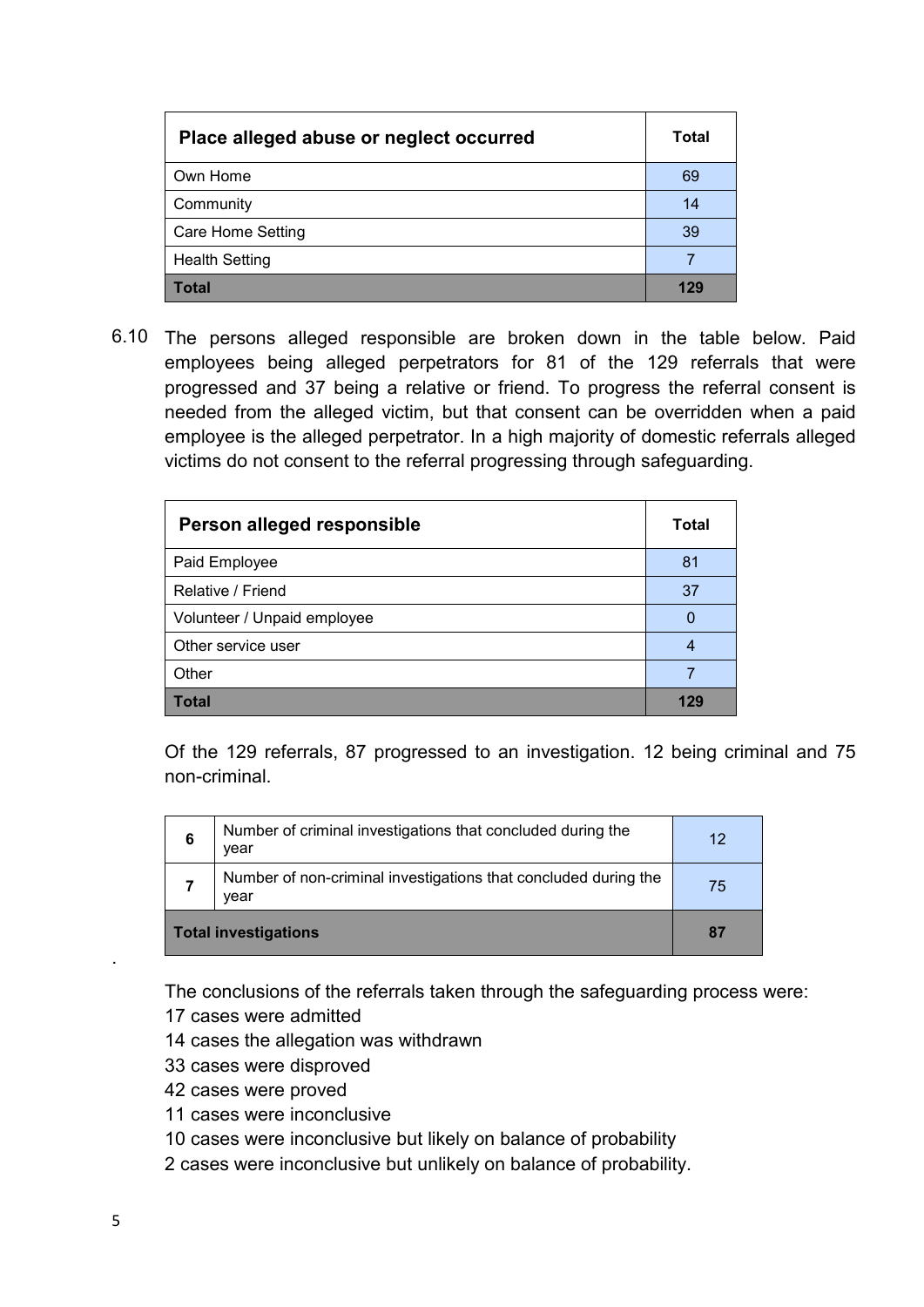6.11 The referrals received come from a variety of sources, as listed in the table below. The majority of the referrals were submitted from provider agencies with the local authority as the second highest referrer. There were no self-referrals during the year, which has identified the possibility that awareness raising for safeguarding is needed with those using the services and the public in general.

| <b>Source of Referral</b> | <b>Total</b>   |
|---------------------------|----------------|
| Self-reported             | $\Omega$       |
| Relative / friend         | 13             |
| Local authority           | 128            |
| Police                    | 9              |
| Local health board        | 47             |
| Independent hospital      | $\Omega$       |
| Ambulance service         | $\overline{4}$ |
| Care regulator            | $\overline{2}$ |
| Provider agency           | 264            |
| Probation                 | 1              |
| Third sector              | 35             |
| Advocate                  | 1              |
| Other                     | 10             |
| <b>Total</b>              | 514            |

Of the 514 referrals received, and the 514 enquiries undertaken, 129 of those enquiries concluded that action was needed, however, 12 people refused to participate in any action being taken. Therefore 117 were progressed through the safeguarding process and the following data reports on those progressed and not the total of referrals.

## 6.12 **Update from the CSSIW Review February 2017**

A review was undertaken in February 2017 by CSSIW. The site visit took place in one day with two inspectors. They met with the safeguarding team, IAA senior practitioner, business support for safeguarding, manager of supporting people, contracts and commissioning manager and two designated lead managers.

The feedback highlighted some 'Areas for Development' including:

• Some inconsistencies may arise as regards decision making and advice from Designated Lead Managers (DLMs). – Following this regular forums have been held with the Designated Lead Managers to improve consistency and to consider and review lessons learnt.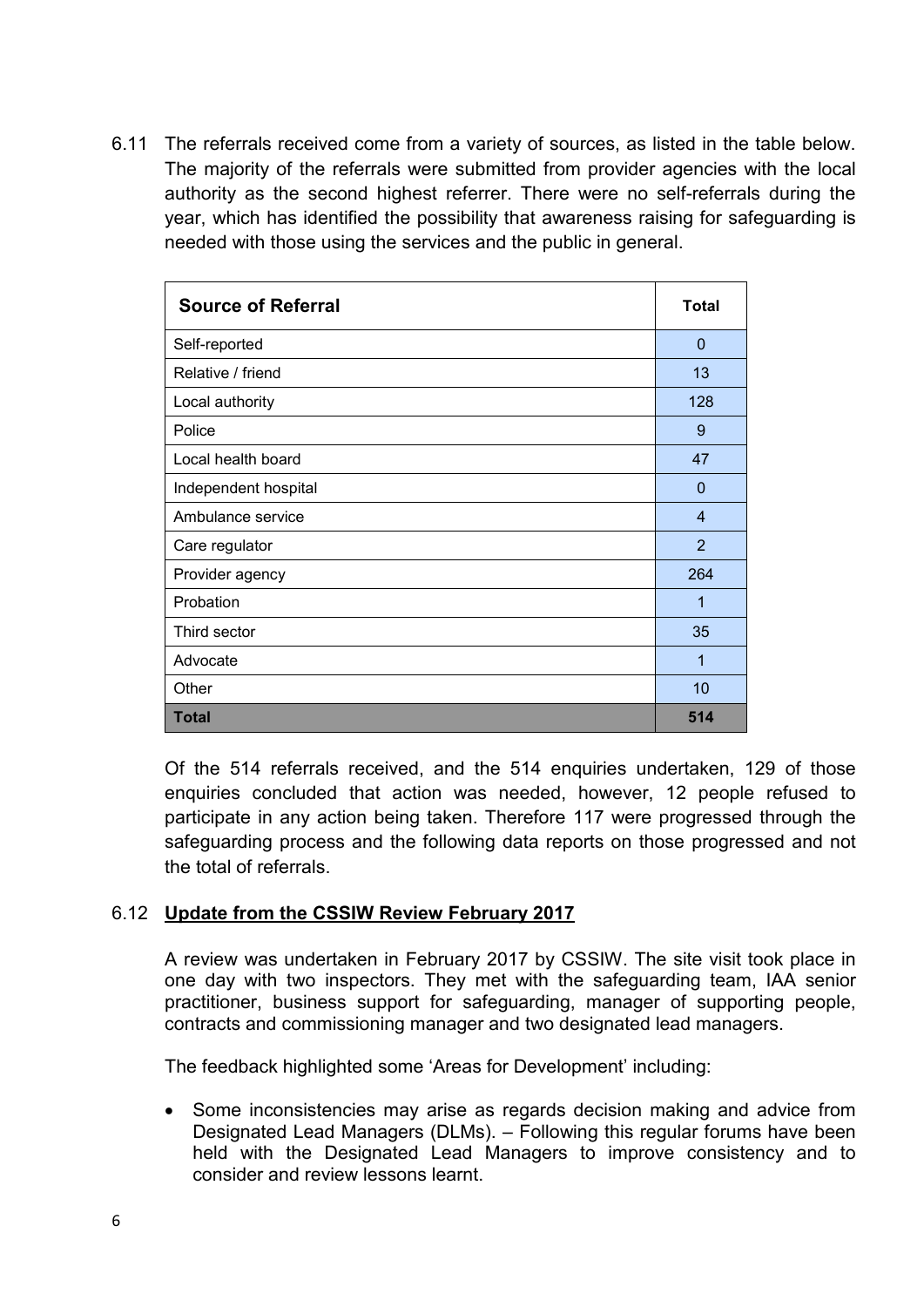- To utilise the GwASB feedback questionnaire this is to improve community / citizen involvement and co-creation of Adult Safeguarding processes and procedures. GwASB questionnaires were developed to be used with all adults at risk and/or families at the end of the safeguarding process. The questionnaires were distributed to all designated lead managers in Blaenau Gwent but following feedback from other authorities that the forms were not fit for purpose, it was decided not to use them and to report back to GwASB. It has been agreed that Blaenau Gwent will revisit this in 2018 and develop feedback questionnaires that can be used locally until such time a regional feedback process is developed.
- To develop a system that monitors case activity and ensures timeliness of closures of cases and progress / timeliness and outcomes of investigations.

A quality Assurance system is now in place for all safeguarding referrals that progress through the process. Business Support undertake a review of the documentation to ensure paperwork has been completed in line with the policy and guidance and the Safeguarding coordinator undertakes a qualitative review of 10% of the cases that have progressed.

#### 6.13 *Expected outcome for the public*

Quarterly reporting provides the public with the opportunity to view progress of the Directorate and ensure accountability.

## 6.14 *Involvement (consultation, engagement, participation)*

The Social Services and Well-being (Wales) Act 2014 looks to build and strengthen on existing arrangements by involving service users, carers and other key partners where possible in helping shape and influence future design of services.

#### 6.15 *Thinking for the Long term (forward planning)*

The Gwent wide Adult Safeguarding Board has developed a new partnership agreement between local authorities and agency partners including Gwent Police, Aneurin Bevan University Health Board, Wales Probation Trust, Gwent Association of Voluntary Organisations which sets out a clear and shared vision to ensure all adults in Gwent are safeguarded effectively through partnership working and community engagement.

#### 6.16 *Preventative focus*

Providing this report and the level of detailed safeguarding information to the Joint Safeguarding Committee enables Members to ensure risks are identified and acted on.

#### 6.17 *Collaboration / partnership working*

The Gwent wide Adult Safeguarding Board has developed a new partnership agreement between local authorities and agency partners including Gwent Police, Aneurin Bevan University Health Board, Wales Probation Trust, Gwent Association of Voluntary Organisations which sets out a clear and shared vision to ensure all adults in Gwent are safeguarded effectively through partnership working and community engagement.